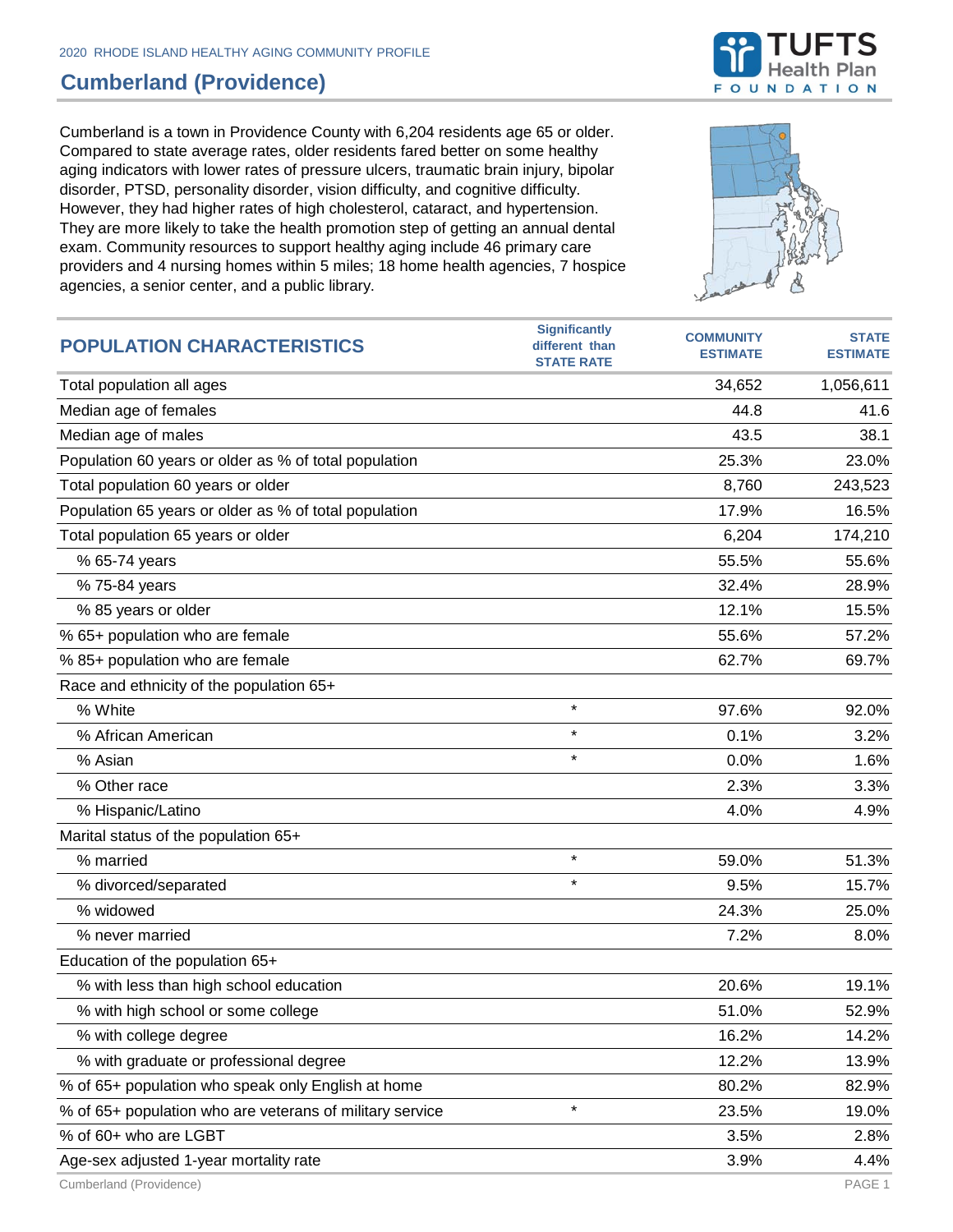| <b>HEALTHY AGING INDICATORS</b>                              | <b>BETTER / WORSE</b><br><b>STATE RATE</b> | <b>COMMUNITY</b><br><b>ESTIMATE</b> | <b>STATE</b><br><b>ESTIMATE</b> |
|--------------------------------------------------------------|--------------------------------------------|-------------------------------------|---------------------------------|
| <b>WELLNESS</b>                                              |                                            |                                     |                                 |
| % 60+ getting the recommended hours of sleep                 |                                            | 64.8%                               | 63.0%                           |
| % 60+ doing any physical activity within last month          |                                            | 71.1%                               | 71.0%                           |
| % 60+ met CDC guidelines for muscle-strengthening activity   |                                            | 23.6%                               | 25.0%                           |
| % 60+ met CDC guidelines for aerobic physical activity       |                                            | 54.9%                               | 54.3%                           |
| % 60+ with fair or poor health status                        |                                            | 18.6%                               | 19.5%                           |
| % 60+ with 15+ physically unhealthy days in last month       |                                            | 13.2%                               | 14.5%                           |
| <b>FALLS</b>                                                 |                                            |                                     |                                 |
| % 60+ who fell within last year                              |                                            | 22.4%                               | 26.3%                           |
| % 60+ who were injured in a fall within last year            |                                            | 8.3%                                | 10.3%                           |
| % 65+ had hip fracture                                       |                                            | 3.7%                                | 3.4%                            |
| <b>PREVENTION</b>                                            |                                            |                                     |                                 |
| % 60+ with physical exam/check-up in last year               |                                            | 95.4%                               | 93.0%                           |
| % 60+ flu shot in last year                                  |                                            | 62.0%                               | 60.6%                           |
| % 60+ with pneumonia vaccine                                 |                                            | 71.9%                               | 67.7%                           |
| % 60+ with shingles vaccine                                  |                                            | 36.2%                               | 35.3%                           |
| % 60+ women with a mammogram within last 2 years             |                                            | 81.0%                               | 82.0%                           |
| % 60+ with colorectal cancer screening                       |                                            | 76.3%                               | 77.8%                           |
| % 60+ with HIV test                                          | $\star$                                    | 10.4%                               | 15.8%                           |
| % 60+ met CDC preventive health screening goals              |                                            | 41.0%                               | 39.2%                           |
| <b>NUTRITION &amp; DIET</b>                                  |                                            |                                     |                                 |
| % 60+ with 5 or more servings of fruit or vegetables per day |                                            | 18.9%                               | 18.1%                           |
| % 65+ with poor supermarket access                           |                                            | 33.9%                               | 23.6%                           |
| % 60+ stressed about buying food in last month               |                                            | 10.1%                               | 13.2%                           |
| % 60+ self-reported obese                                    |                                            | 27.1%                               | 26.8%                           |
| % 65+ clinically diagnosed obesity                           |                                            | 31.3%                               | 29.3%                           |
| % 65+ with high cholesterol                                  | W                                          | 83.4%                               | 79.1%                           |
| % 60+ with cholesterol screening                             |                                            | 97.8%                               | 96.9%                           |
| <b>ORAL HEALTH</b>                                           |                                            |                                     |                                 |
| % 60+ with dental insurance                                  |                                            | 55.7%                               | 56.3%                           |
| % 60+ with annual dental exam                                | В                                          | 80.8%                               | 75.9%                           |
| # of dentists per 100,000 persons (all ages)                 |                                            | 58.3                                | 64.7                            |
| % 60+ with loss of 6 or more teeth                           |                                            | 26.4%                               | 29.6%                           |
| <b>CHRONIC DISEASE</b>                                       |                                            |                                     |                                 |
| % 65+ with Alzheimer's disease or related dementias          |                                            | 13.3%                               | 13.1%                           |
| % 65+ with anemia                                            |                                            | 51.8%                               | 50.0%                           |
| % 65+ with asthma                                            |                                            | 14.5%                               | 14.9%                           |
| % 65+ with atrial fibrillation                               |                                            | 15.4%                               | 15.0%                           |
| % 65+ with autism spectrum disorder                          |                                            | N/A                                 | 0.04%                           |
| % 65+ with benign prostatic hyperplasia (men)                |                                            | 44.2%                               | 42.2%                           |
| % 65+ with breast cancer (women)                             |                                            | 10.5%                               | 11.1%                           |
| % 65+ with cataract                                          | W                                          | 71.4%                               | 67.5%                           |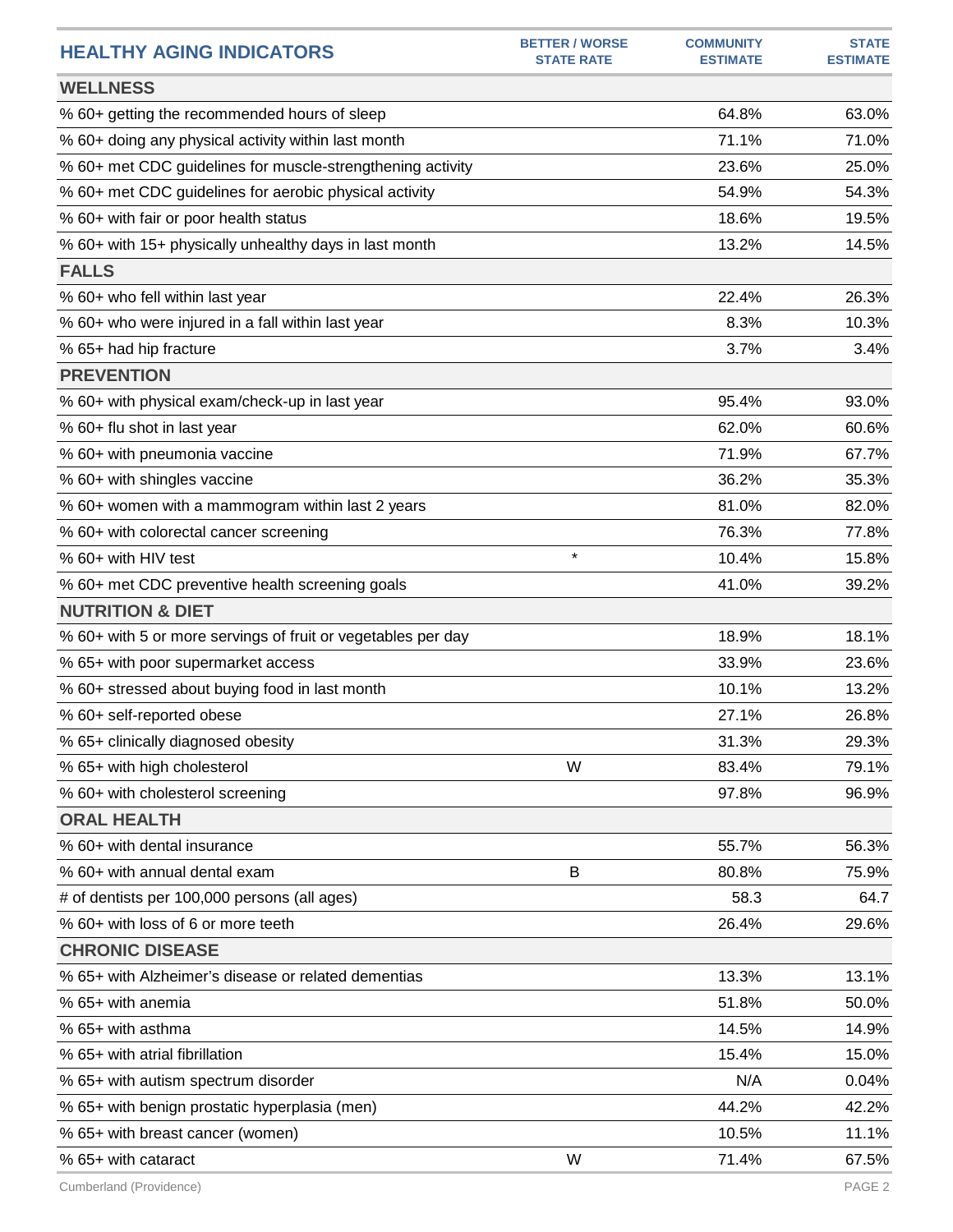| <b>HEALTHY AGING INDICATORS</b>                         | <b>BETTER / WORSE</b><br><b>STATE RATE</b> | <b>COMMUNITY</b><br><b>ESTIMATE</b> | <b>STATE</b><br><b>ESTIMATE</b> |
|---------------------------------------------------------|--------------------------------------------|-------------------------------------|---------------------------------|
| % 65+ with chronic kidney disease                       |                                            | 30.9%                               | 30.7%                           |
| % 65+ with chronic obstructive pulmonary disease        |                                            | 21.5%                               | 22.9%                           |
| % 65+ with colon cancer                                 |                                            | 3.3%                                | 2.7%                            |
| % 65+ with congestive heart failure                     |                                            | 23.2%                               | 21.6%                           |
| % 65+ with diabetes                                     |                                            | 34.0%                               | 34.7%                           |
| % 65+ with endometrial cancer (women)                   |                                            | 2.1%                                | 1.9%                            |
| % 65+ with epilepsy                                     |                                            | 2.8%                                | 2.9%                            |
| % 65+ with fibromyalgia, chronic pain and fatigue       |                                            | 23.6%                               | 25.4%                           |
| % 65+ with glaucoma                                     |                                            | 27.5%                               | 27.0%                           |
| % 65+ ever had a heart attack                           |                                            | 5.6%                                | 5.8%                            |
| % 65+ with HIV/AIDS                                     |                                            | 0.09%                               | 0.12%                           |
| % 65+ with hypertension                                 | W                                          | 80.6%                               | 78.0%                           |
| % 65+ with hypothyroidism                               |                                            | 23.5%                               | 22.4%                           |
| % 65+ with ischemic heart disease                       |                                            | 42.9%                               | 41.8%                           |
| % 65+ with leukemias and lymphomas                      |                                            | 2.5%                                | 2.7%                            |
| % 65+ with liver disease                                |                                            | 9.2%                                | 9.9%                            |
| % 65+ with lung cancer                                  |                                            | 1.7%                                | 2.1%                            |
| % 65+ with migraine and other chronic headache          |                                            | 5.6%                                | 6.1%                            |
| % 65+ with osteoarthritis or rheumatoid arthritis       |                                            | 57.0%                               | 56.2%                           |
| % 65+ with osteoporosis                                 |                                            | 20.2%                               | 19.6%                           |
| % 65+ with peripheral vascular disease                  |                                            | 26.7%                               | 25.6%                           |
| % 65+ with pressure ulcer or chronic ulcer              | B                                          | 6.7%                                | 8.1%                            |
| % 65+ with prostate cancer (men)                        |                                            | 12.1%                               | 13.4%                           |
| % 65+ with stroke                                       |                                            | 12.0%                               | 11.9%                           |
| % 65+ with traumatic brain injury                       | B                                          | 0.6%                                | 1.0%                            |
| % 65+ with 4+ (out of 15) chronic conditions            | W                                          | 66.5%                               | 63.8%                           |
| % 65+ with 0 chronic conditions                         |                                            | 6.5%                                | 7.0%                            |
| <b>BEHAVIORAL HEALTH</b>                                |                                            |                                     |                                 |
| # opioid deaths (all ages)                              |                                            | 28                                  | 1,654                           |
| % 65+ with opioid use disorder                          |                                            | 1.6%                                | 1.9%                            |
| % 65+ with substance use disorder                       |                                            | 6.6%                                | 7.0%                            |
| % 60+ who used marijuana in last month                  |                                            | N/A                                 | 3.4%                            |
| % 60+ excessive drinking                                |                                            | 9.7%                                | 9.3%                            |
| % 65+ with tobacco use disorder                         |                                            | 9.8%                                | 10.8%                           |
| % 60+ current smokers                                   |                                            | 6.1%                                | 8.7%                            |
| % 60+ ever used E-Cigarettes in last month              |                                            | 4.9%                                | 5.8%                            |
| <b>MENTAL HEALTH</b>                                    |                                            |                                     |                                 |
| % 60+ who reported receiving adequate emotional support |                                            | 82.7%                               | 79.7%                           |
| % 60+ who reported being satisfied with life            |                                            | 96.4%                               | 95.3%                           |
| % 60+ with 15+ days poor mental health in last month    | B                                          | 4.6%                                | 7.4%                            |
| % 65+ with depression                                   |                                            | 31.1%                               | 32.9%                           |
| % 65+ with anxiety disorder                             |                                            | 28.8%                               | 29.8%                           |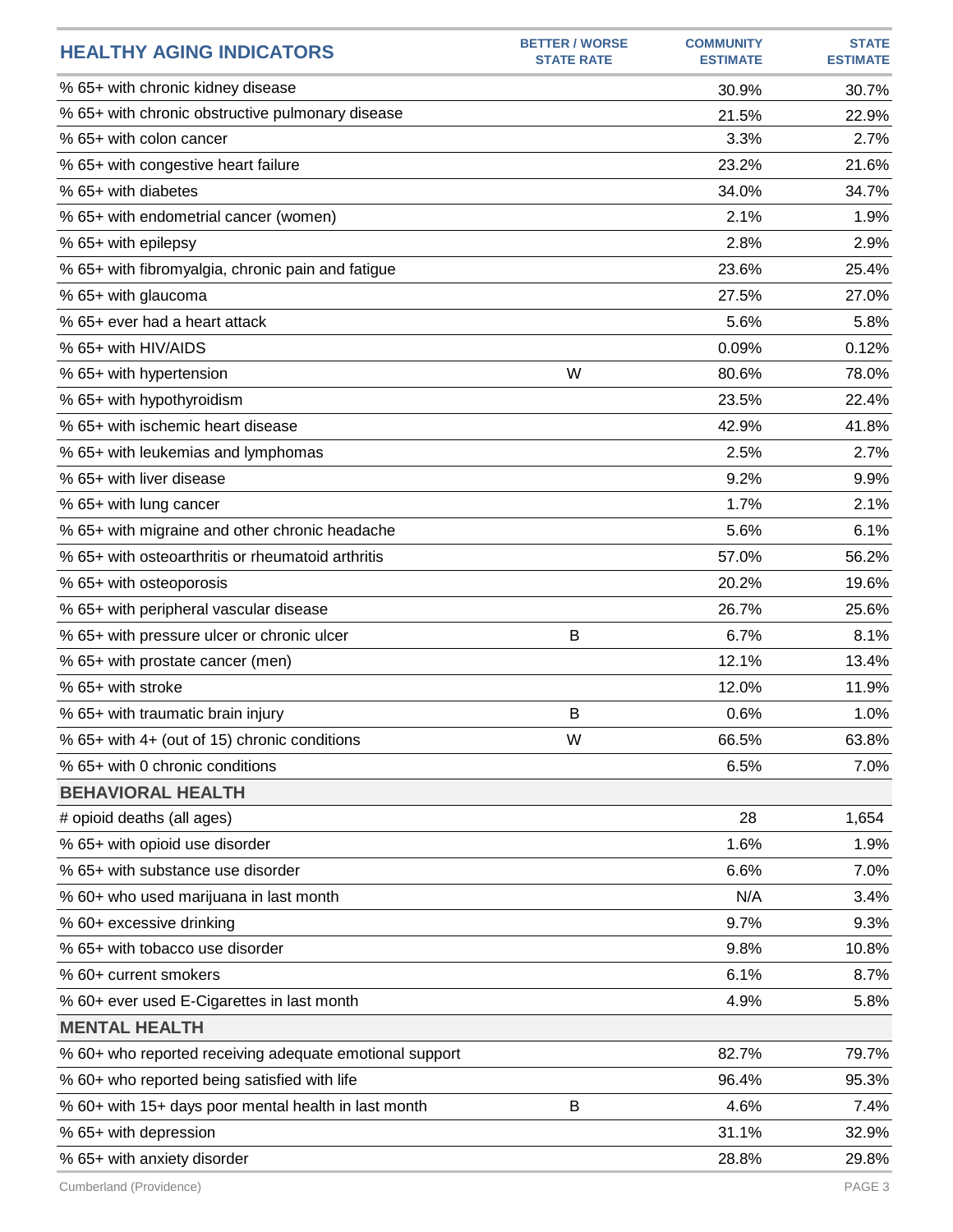| <b>HEALTHY AGING INDICATORS</b>                                  | <b>BETTER / WORSE</b><br><b>STATE RATE</b> | <b>COMMUNITY</b><br><b>ESTIMATE</b> | <b>STATE</b><br><b>ESTIMATE</b> |
|------------------------------------------------------------------|--------------------------------------------|-------------------------------------|---------------------------------|
| % 65+ with bipolar disorder                                      | B                                          | 2.7%                                | 4.1%                            |
| % 65+ with post-traumatic stress disorder                        | B                                          | 0.9%                                | 1.7%                            |
| % 65+ with schizophrenia & other psychotic disorder              |                                            | 3.4%                                | 3.8%                            |
| % 65+ with personality disorder                                  | B                                          | 2.0%                                | 2.8%                            |
| <b>LIVING WITH DISABILITY</b>                                    |                                            |                                     |                                 |
| % 65+ with self-reported hearing difficulty                      |                                            | 11.6%                               | 13.9%                           |
| % 65+ with clinical diagnosis of deafness or hearing impairment  |                                            | 16.5%                               | 16.4%                           |
| % 65+ with self-reported vision difficulty                       | B                                          | 3.1%                                | 5.5%                            |
| % 65+ with clinical diagnosis of blindness or visual impairment  |                                            | 1.0%                                | 1.1%                            |
| % 65+ with self-reported cognition difficulty                    | B                                          | 4.8%                                | 8.2%                            |
| % 65+ with self-reported ambulatory difficulty                   |                                            | 20.9%                               | 21.0%                           |
| % 65+ with clinical diagnosis of mobility impairment             |                                            | 3.4%                                | 3.8%                            |
| % 65+ with self-reported self-care difficulty                    |                                            | 5.5%                                | 8.0%                            |
| % 65+ with self-reported independent living difficulty           |                                            | 10.7%                               | 14.3%                           |
| <b>CAREGIVING</b>                                                |                                            |                                     |                                 |
| # of Alzheimer's disease specific support groups                 |                                            | 0                                   | 16                              |
| # of Memory Cafes                                                |                                            | 0                                   | 10                              |
| % of 60+ who provide care to a family/friend in last month       |                                            | 20.2%                               | 22.5%                           |
| % of grandparents raising grandchildren                          |                                            | 0.5%                                | 1.0%                            |
| % of grandparents who live with grandchildren                    |                                            | 2.9%                                | 3.2%                            |
| <b>ACCESS TO CARE</b>                                            |                                            |                                     |                                 |
| % 65+ dually eligible for Medicare and Medicaid                  | $\star$                                    | 10.8%                               | 13.8%                           |
| % 65+ Medicare managed care enrollees                            | $\star$                                    | 48.2%                               | 43.8%                           |
| % 60+ with a regular doctor                                      |                                            | 97.8%                               | 96.7%                           |
| % 60+ who did not see a doctor when needed due to cost           |                                            | 4.7%                                | 5.4%                            |
| # of primary care providers within 5 miles                       |                                            | 46                                  | 1,605                           |
| # of hospitals within 5 miles                                    |                                            | 0                                   | 13                              |
| # of home health agencies                                        |                                            | 18                                  | 23                              |
| # of nursing homes within 5 miles                                |                                            | 4                                   | 80                              |
| # of community health centers                                    |                                            | $\mathbf 0$                         | 43                              |
| # of adult day health centers                                    |                                            | $\boldsymbol{0}$                    | 31                              |
| # of hospice agencies                                            |                                            | 7                                   | 18                              |
| <b>SERVICE UTILIZATION</b>                                       |                                            |                                     |                                 |
| # physician visits per year                                      |                                            | 8.4                                 | 8.4                             |
| # emergency room visits/1000 persons 65+ years annually          |                                            | 567.4                               | 620.6                           |
| # Part D monthly prescription fills per person annually          |                                            | 52.6                                | 52.2                            |
| # home health visits annually                                    |                                            | 3.4                                 | 3.5                             |
| # durable medical equipment claims annually                      |                                            | 1.7                                 | 1.7                             |
| # inpatient hospital stays/1000 persons 65+ years annually       |                                            | 302.9                               | 286.5                           |
| % Medicare inpatient hospital readmissions (as % of admissions)  |                                            | 17.0%                               | 17.4%                           |
| # skilled nursing facility stays/1000 persons 65+ years annually |                                            | 108.4                               | 98.8                            |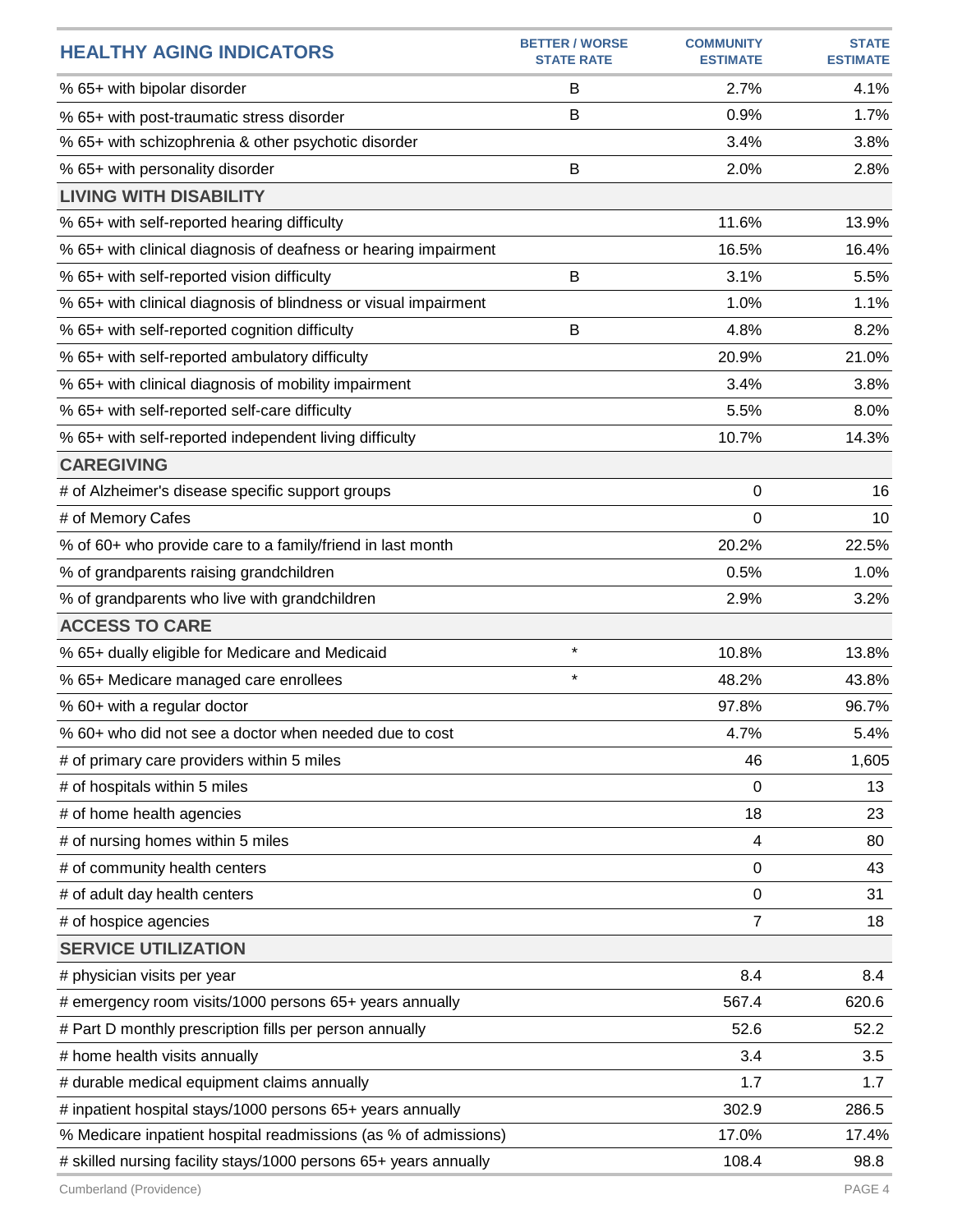| <b>HEALTHY AGING INDICATORS</b>                               | <b>BETTER / WORSE</b><br><b>STATE RATE</b> | <b>COMMUNITY</b><br><b>ESTIMATE</b> | <b>STATE</b><br><b>ESTIMATE</b> |
|---------------------------------------------------------------|--------------------------------------------|-------------------------------------|---------------------------------|
| # skilled nursing home Medicare beds/1000 persons 65+ years   |                                            | 24.7                                | 47.1                            |
| % 65+ getting Medicaid long term services and supports        |                                            | 4.0%                                | 4.2%                            |
| % 65+ hospice users                                           |                                            | 3.5%                                | 3.5%                            |
| % 65+ hospice users as % of decedents                         |                                            | 57.5%                               | 53.0%                           |
| Median hospice days per hospice user (65+, deceased)          |                                            | 13.0                                | 11.0                            |
| Median hospice payment (Medicare + other) per hospice user    |                                            | \$4,204.67                          | \$3,870.97                      |
| <b>COMMUNITY</b>                                              |                                            |                                     |                                 |
| Air pollution: annual # of unhealthy days for 65+ (county)    |                                            | 8                                   | N/A                             |
| Age-friendly efforts in community                             |                                            | Not yet                             | Yes                             |
| # of senior centers                                           |                                            | 1                                   | 32                              |
| # of universities and community colleges                      |                                            | 0                                   | 19                              |
| # of public libraries                                         |                                            | 1                                   | 71                              |
| # of YMCAs                                                    |                                            | $\Omega$                            | 15                              |
| % in county with access to broadband (all ages)               |                                            | 98.4%                               | 98.1%                           |
| % 60+ who used Internet in last month                         |                                            | 68.9%                               | 71.6%                           |
| Voter participation rate in 2016 election (age 18+)           |                                            | 63.3%                               | 55.0%                           |
| % 60+ who believe local service orgs understand needs         |                                            | 39.5%                               | 44.1%                           |
| % 60+ who believe he/she can make a difference                |                                            | 50.0%                               | 52.2%                           |
| % 60+ who believe working together can make a difference      |                                            | 82.2%                               | 81.0%                           |
| % 60+ who volunteer at least once per month                   |                                            | 20.6%                               | 22.9%                           |
| % 60+ who attend community events (church, club) monthly      |                                            | 40.0%                               | 44.4%                           |
| <b>SAFETY &amp; CRIME</b>                                     |                                            |                                     |                                 |
| Violent crime rate /100,000 persons                           |                                            | 54.3                                | 220.3                           |
| Homicide rate /100,000 persons (county)                       |                                            | 3                                   | $\overline{2}$                  |
| # firearm fatalities (all ages) (county)                      |                                            | 572                                 | 895                             |
| Property crime rate /100,000 persons                          |                                            | 818.7                               | 1,678.4                         |
| # 65+ deaths by suicide (county)                              |                                            | 24                                  | 57                              |
| <b>TRANSPORTATION</b>                                         |                                            |                                     |                                 |
| % 65+ who own a motor vehicle                                 |                                            | 87.4%                               | 85.0%                           |
| % 60+ who always drive or ride wearing a seatbelt             |                                            | 94.1%                               | 91.9%                           |
| % 60+ who drove under the influence of drinking in last month |                                            | N/A                                 | 2.0%                            |
| # of fatal crashes involving adult age 60+/town               |                                            | 3                                   | 82                              |
| # of fatal crashes involving adult age 60+/county             |                                            | 52                                  | 82                              |
| <b>HOUSING</b>                                                |                                            |                                     |                                 |
| % 65+ population who live alone                               |                                            | 30.0%                               | 31.4%                           |
| Average household size (all ages)                             |                                            | 2.5                                 | 2.5                             |
| Median house value                                            |                                            | \$274,400.00                        | \$249,800.00                    |
| % 60+ own home                                                | $\star$                                    | 73.1%                               | 70.3%                           |
| % 60+ homeowners who have mortgage                            |                                            | 41.8%                               | 48.7%                           |
| % 60+ stressed about paying rent/mortgage in last month       |                                            | 24.5%                               | 22.1%                           |